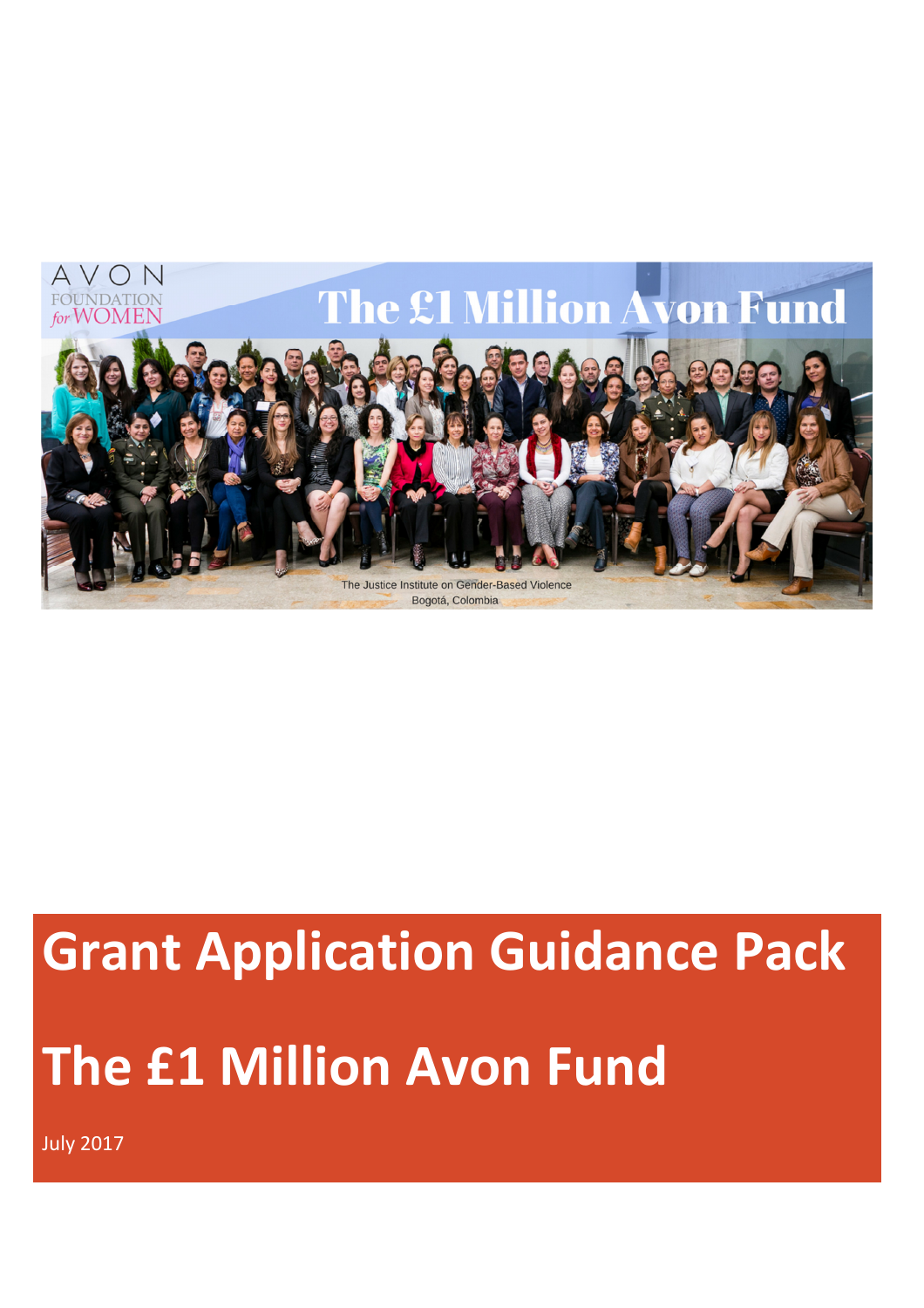## 1 Contacting us

If you are interested in applying to The £1 Million Avon Fund please visit www.cafonline.org/charities/grantmaking/the-one-million-pound-avon-fund

If you have a query, please contact Kathy O'Neill at:

| Telephone:      | +44(0)3000 123 334       |
|-----------------|--------------------------|
| E-mail:         | avonfund@cafonline.org   |
| <b>Address:</b> | The £1 Million Avon Fund |
|                 | c/o CAF Grant Making     |
|                 | 25 Kings Hill Avenue     |
|                 | <b>Kings Hill</b>        |
|                 | <b>West Malling</b>      |
|                 | <b>ME19 4TA</b>          |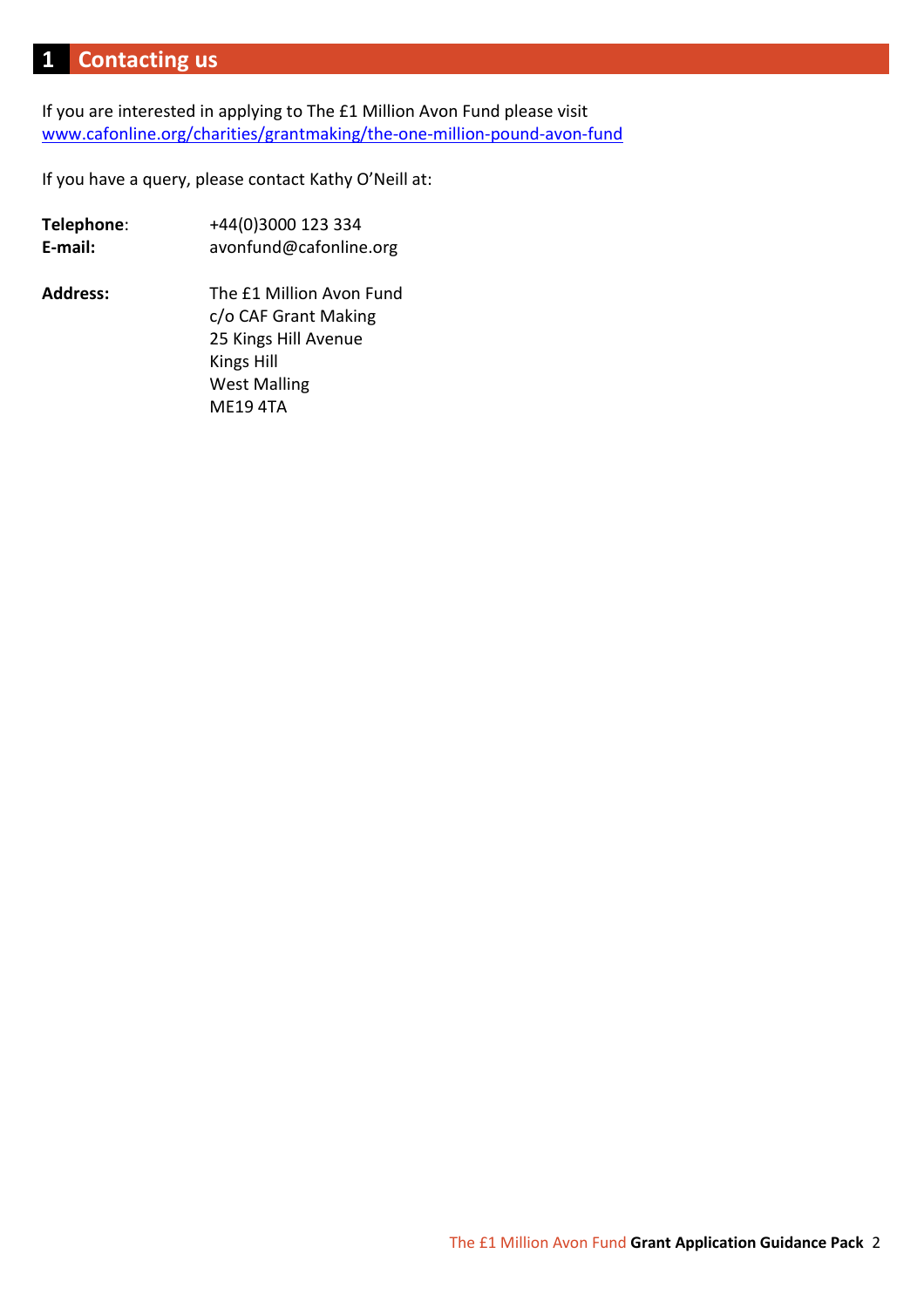## **Background**

For more than 130 years Avon and Avon Foundation for Women have been widely recognised for their global leadership to end all forms of violence against women. The new £1 Million Avon Fund further confirms the Avon Foundation for Women's commitment, reputation and leading position.

## **Objectives**

- This programme is designated to provide funding for domestic violence shelters and services in Argentina, Romania, South Africa and the UK
- The selected markets have already made strong headway in speaking out against domestic violence in their countries, with potential to maximise the impact of the donation by making a tangible difference for the women and families who need it the most

The £1 Million Avon Fund was announced in the UK at an event on March 6th, 2017 timed to coincide with International Women's Day, to demonstrate Avon and the Avon Foundation for Women's commitment to ending violence against women globally.

## The role of Charities Aid Foundation (CAF)

Established over 90 years ago, CAF is the global expert in charities and giving. As a charity, CAF strives to make giving more effective and charities more successful. In 2015/16, CAF distributed £462 million to good causes. As well as a network of nine offices on six continents, CAF supports over 250,000 individual donors, 7,300 corporate donors and 73,000 charities in 100 countries. CAF harnesses local knowledge and expertise to support giving worldwide and help to transform lives and communities across the globe.

CAF has over 70 years' experience in delivering strategic grant making programmes working with individual, family, company and foundation donors globally to create, run and outsource cost effective and impactful grant programmes. To find out more visit CAF website cafonline.org/about-us

CAF is working in partnership with The Avon Foundation for Women to distribute the above mentioned funds including:

- Set up a robust governance framework
- **Pilot a program of work and gather learnings**
- Refine the design and delivery of the grant making programme
- **Build positive relationships with the NGO sector**
- **Provide robust validation to de-risk the process**
- Develop and maintain one standard process across all markets
- **•** Demonstrate impact and difference made.

## Who can apply for funding?

Charitable organisations or equivalent under UK law based in Argentina, Romania, South Africa or the UK.

Your primary mission must be to support women suffering from domestic violence through the provision of shelter and services.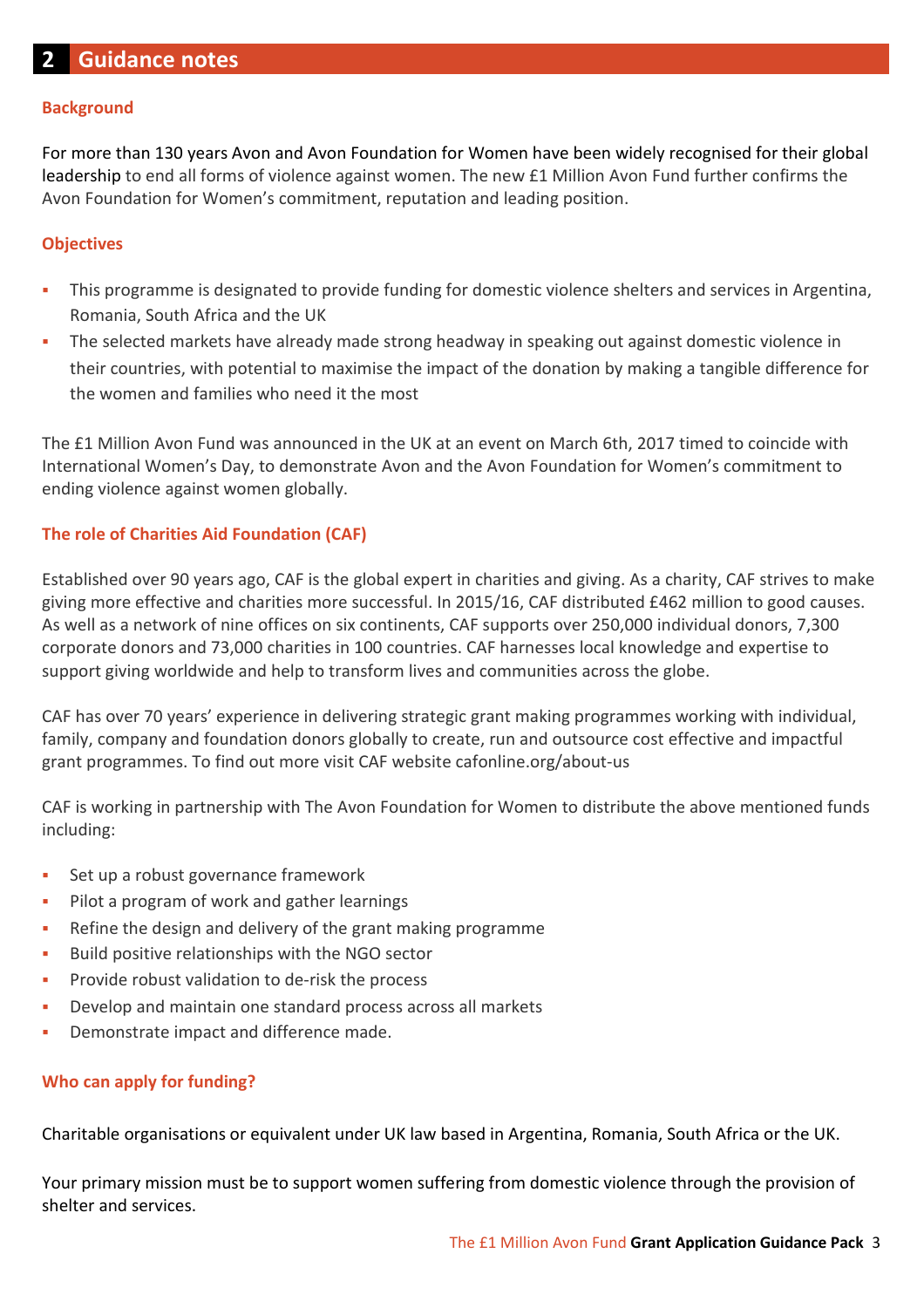## What will be considered?

## Organisations must be able to meet all of the following:

- **EXEC** Charitable or equivalent under UK law
- Based in Argentina, Romania, South Africa or the UK
- A strong track record of supporting women through the delivery of front line services
- **Ability to demonstrate impactful programmes**
- Seeking support to provide additional beds or services directly related to the provision of shelters
- Funds must be spent within a year
- Organisations who have systems to track and monitor impact made.

## What will not be considered?

- **Non charitable organisations**
- Organisations based outside Argentina, Romania, South Africa or the UK
- Organisations not supporting women suffering from domestic violence
- Organisations unable to report on the outcomes of their project
- Organisations whose owner or Director is a government official or co-habiting with a government official
- Organisations not serving all sections of society regardless of their religious or political belief
- Organisations promoting political or religious viewpoints to their beneficiaries
- Political or religious organisations or organisations promoting such activities
- Organisations who will use the funds to make grants or donations to other organisations or individuals
- Applications for equipment not directly related to the provision of shelters
- **Applications not addressing shelter or services**
- Applications that are significantly outside the 'What size are the grants?' section below
- **Applications from individuals**
- Organisations applying for funding for more than one year
- **Retrospective funding.**

## What size are the grants?

Whilst exceptional decisions can be made, we estimate the following disbursements in pounds sterling:

- Argentina and the UK have already identified organisations.
- Romania: supporting 5 organisations with each grantee receiving around £50,000
- South Africa: supporting 18 organisations with each grantee receiving around £13,800 each.

## How will we decide who receives funds?

Charities Aid Foundation (CAF) will review each application against the guidance in this document. Each application will be assessed, prioritised and reviewed by CAF's validation team ensuring the organisation is charitable under UK law. A committee within each country will review all applications and make decisions based on their local knowledge and understanding of the sector.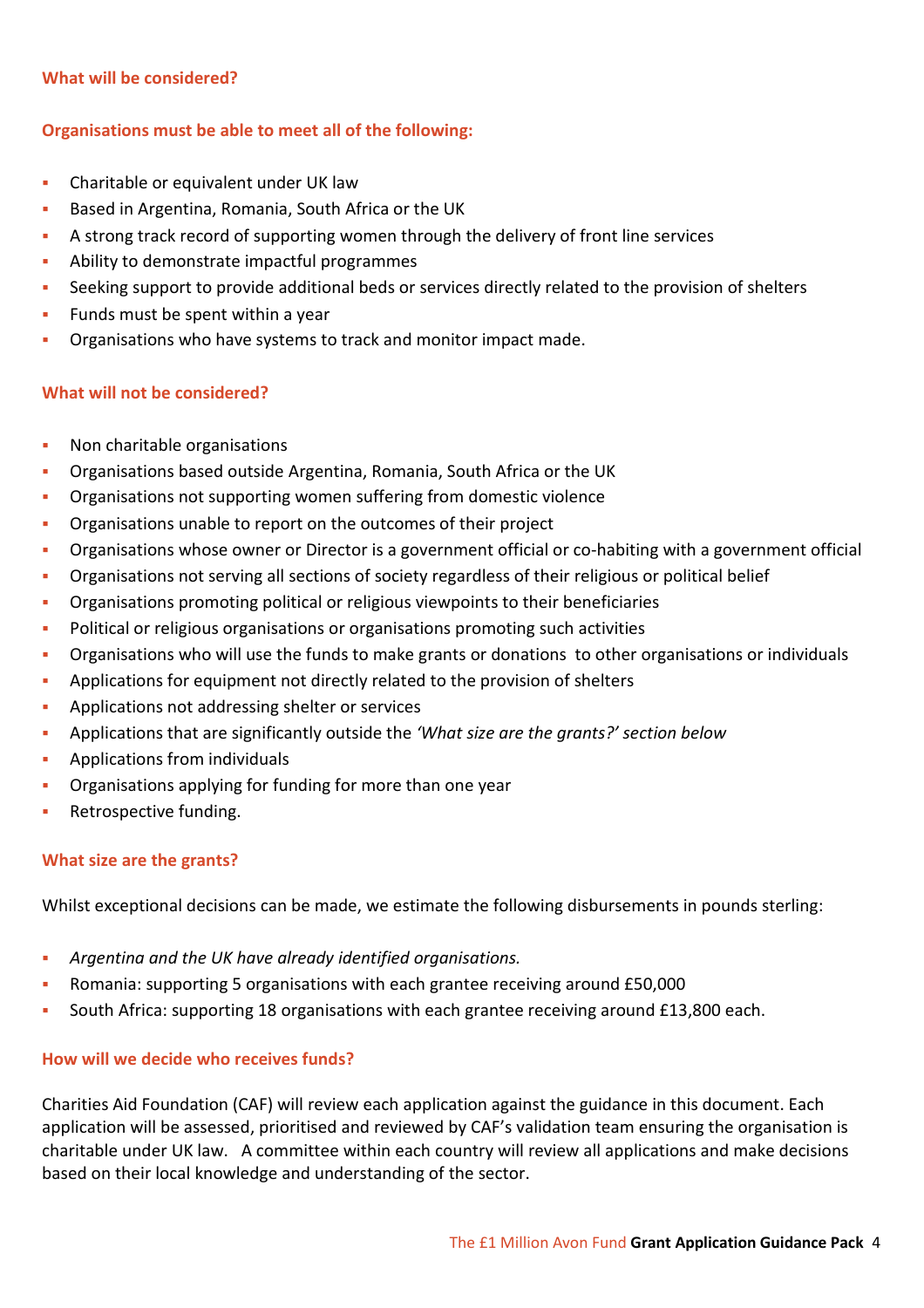## What happens if an organisation is funded?

A grant agreement will be made listing the terms and conditions of the grant. This will need to be accepted and bank details provided through a paying in slip or bank statement. The first payment of 50% of the grant will be released.

CAF will contact and work with each organisation along the project journey and review your monitoring report against expectations on a quarterly basis. Organisations funded will be expected to complete the relevant monitoring form as a condition of receiving funding. Further payments will be made subject to these reports being satisfactory and signed off.

In the event that the grant is under spent, not used for the intended purpose, or not used within the intended time period, we reserve the right to reclaim all or part of the grant funds.

## What happens if an organisation is not funded?

All organisations will receive communication with feedback explaining why their application was unsuccessful.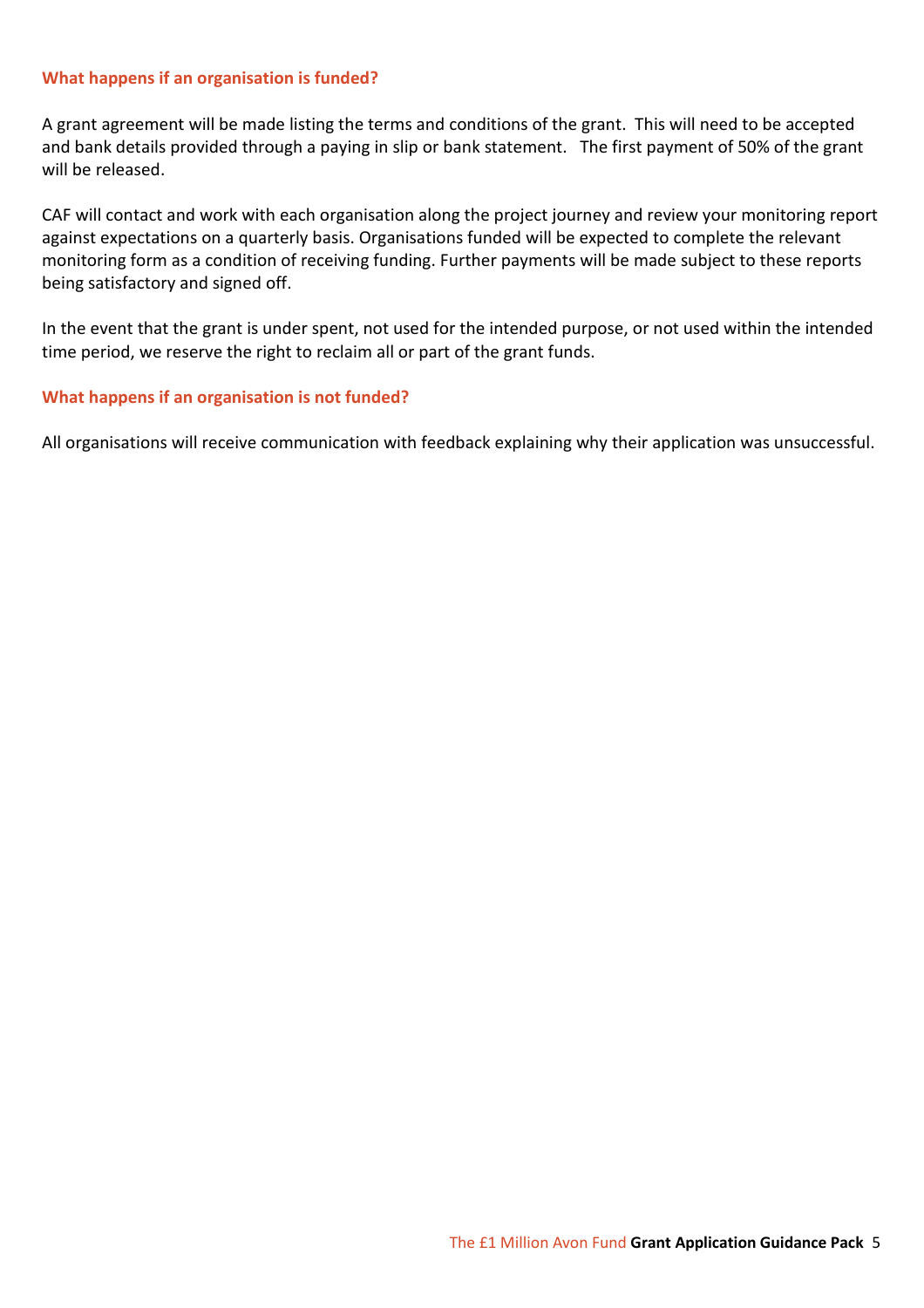# 3 Deadlines

We plan for one grant making round for this pilot.

| Total Funding available:         | £250,000 for each market/country                                                                                                |
|----------------------------------|---------------------------------------------------------------------------------------------------------------------------------|
| Focus/theme:                     | Primary focus on provision of beds and/or services for shelters<br>supporting women suffering from domestic violence            |
| Deadline for applications:       | 5pm (your local time) on Thursday August 31, 2017                                                                               |
| Decisions to be communicated by: | Thursday November 30, 2017                                                                                                      |
| Grant payments to be paid:       | 50% of grant paid once grant agreements have been accepted and<br>monitoring agreed                                             |
|                                  | 25% of grants paid after 6 months                                                                                               |
|                                  | 25% of grant made after 9 months of the project starting.                                                                       |
|                                  | Payments will be reviewed and agreed for projects running less than a<br>٠<br>year                                              |
|                                  | If goals are not reached in the given time the 2nd and 3rd part of the<br>п<br>funding maybe not be allocated or may be reduced |
| Grant spent:                     | Within 12 months of the grant agreement (unless a different timescale is<br>agreed)                                             |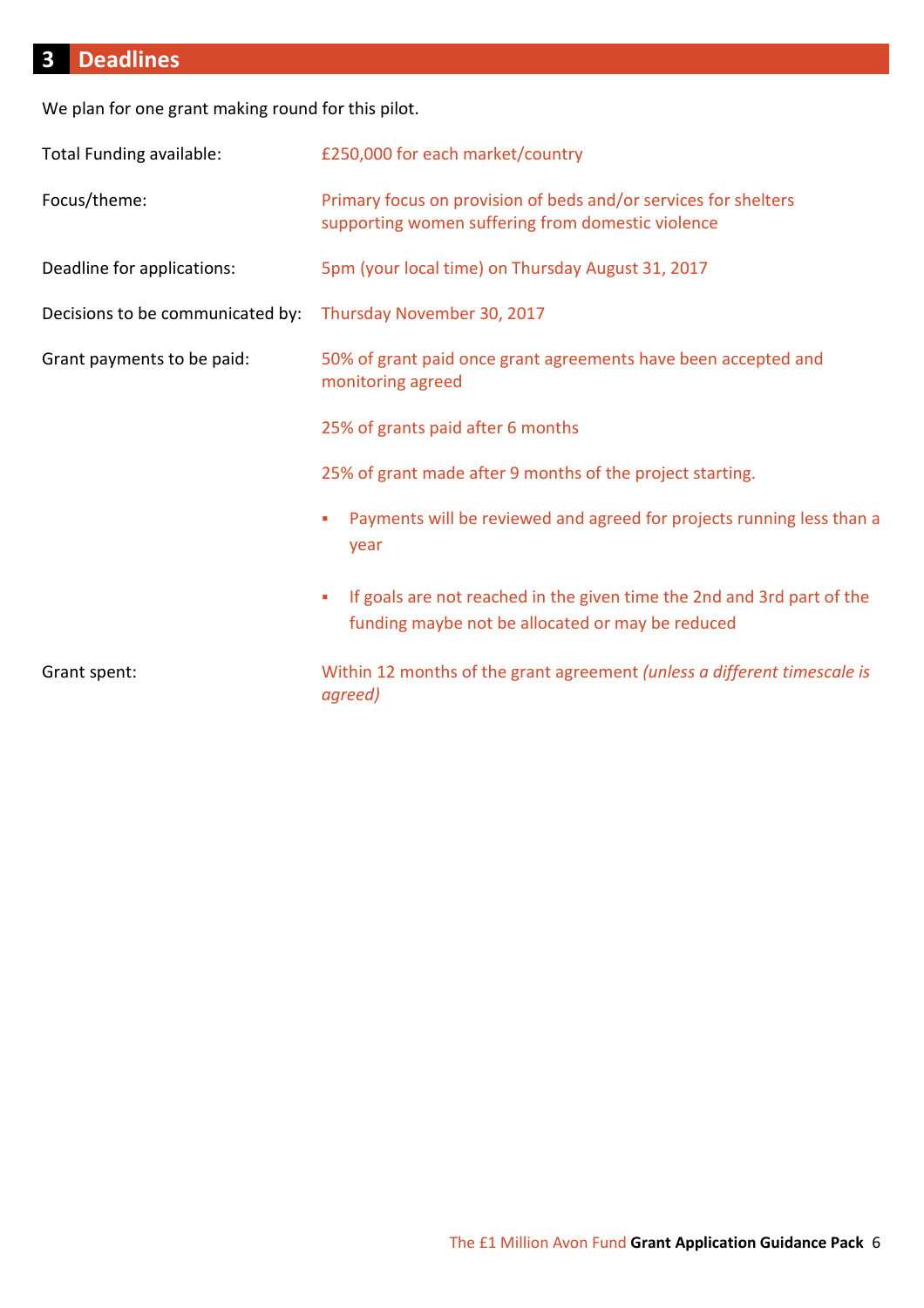## **Frequently Asked Questions (FAQs)**

## 1. Do I need to be a registered UK charity?

No. If you are not a registered UK charity, or registered with HM Revenue and Customs, CAF will send you a Grant Eligibility Application (GEA) to complete. This will require a copy of your accounts, governing documents and details of your trustees/people who control your organisation.

## 2. I am not able to apply on line. What should I do?

If you are not able to apply online, please contact us at avonfund@cafonline.org or call Kathy O'Neill on +44(0)3000 123 334. We will work with you to find a solution that can work for you.

## 3. Can I apply for costs that have already taken place?

Expenditure must take place after the grant is awarded. We are not able to provide retrospective funding.

## 4. Is the deadline final?

Yes, please make sure you get your application submitted to us by the deadline shown in the guidance.

## 5. How are the awards decided?

All applications are reviewed by CAF within the assessment areas specified in section 5 of this document. Recommendations are made by a committee within each country, with final decisions being made by the Avon Foundation for Women.

## 6. I have been unsuccessful; can I re-apply for a later wave/round?

This is a pilot fund. The learning will be considered for future programmes, however at this stage there is no plan for a second round of funding.

## 7. Can I apply for future ongoing costs to support our shelter expansion?

You can apply for what you urgently need for the next 12 months to enable this to happen. However, you must ensure that this is sustainable for the future and have thought through how you will support future costs.

## 8. Can we add your logo and treat this as sponsorship?

No. This is a grant and the funds are charitable. You can mention that you have been supported by the "Avon Foundation for Women" in your accounts.

## 9. Who will hold details of my application?

Your application will be reviewed by CAF through an online system hosted by Buzzacott. Decisions, discussions with applicants and ongoing grant management may also take place with representatives of the Avon Foundation for Women. If you are unsuccessful, CAF will retain your data for one year. If you are successful your data will be held for a period of 7 years.

#### 10. If one of our trustees is a Government Official, will you support us?

We are not able to support organisations where an owner or Director is a government official or cohabiting with a government official.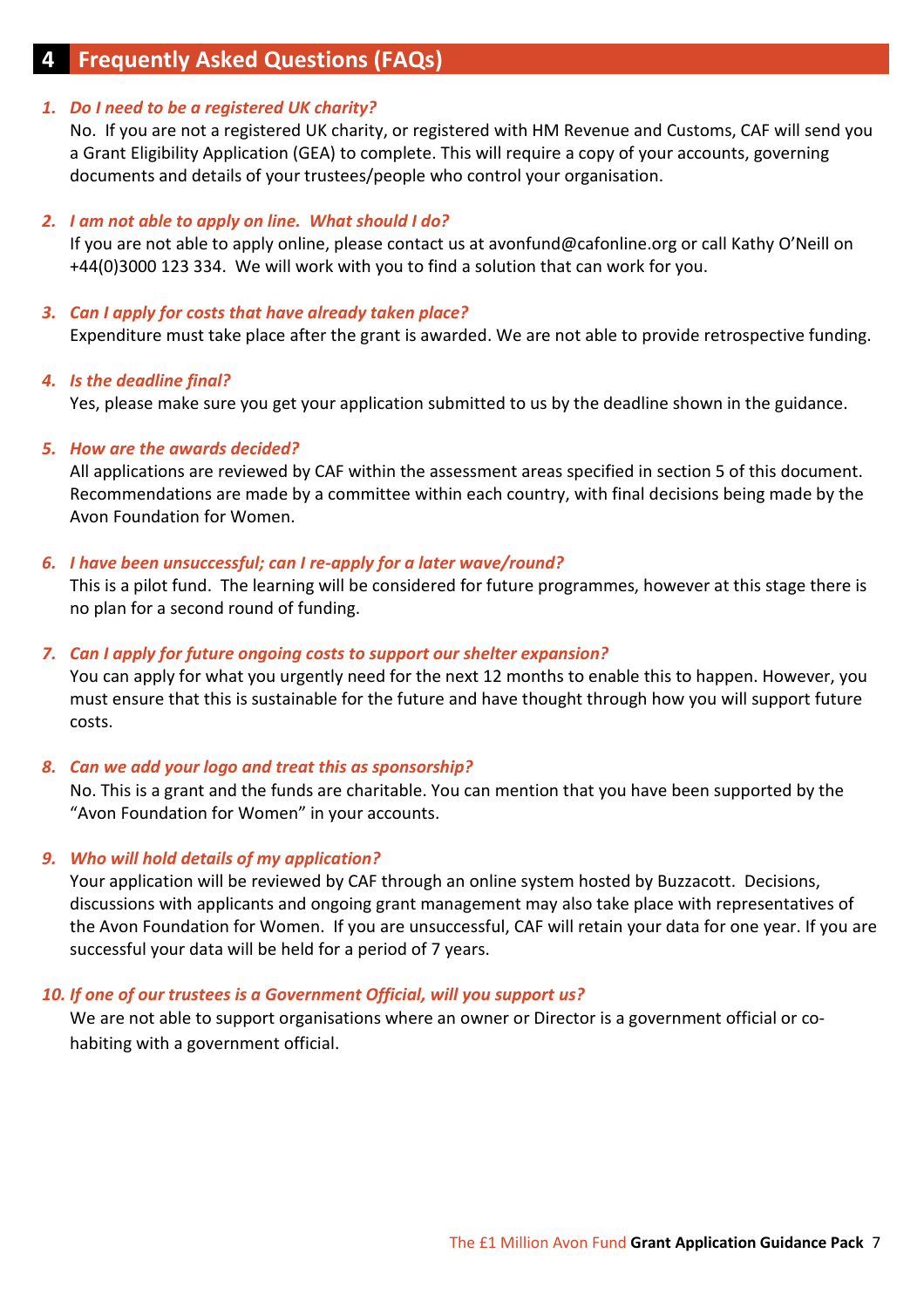## 5 Assessment areas

All applications will be assessed in the following areas:

- 1. Project suitability
- 2. Impact the grant will have on the organisation
- 3. Impact the grant will have on women, who have suffered domestic violence, that you support
- 4. Impact the grant will have on the community
- **5.** Project cost and value for money
- **6.** Sustainability of the project
- 7. Demonstrating your project is needed
- 8. Clear project goals that can be measured.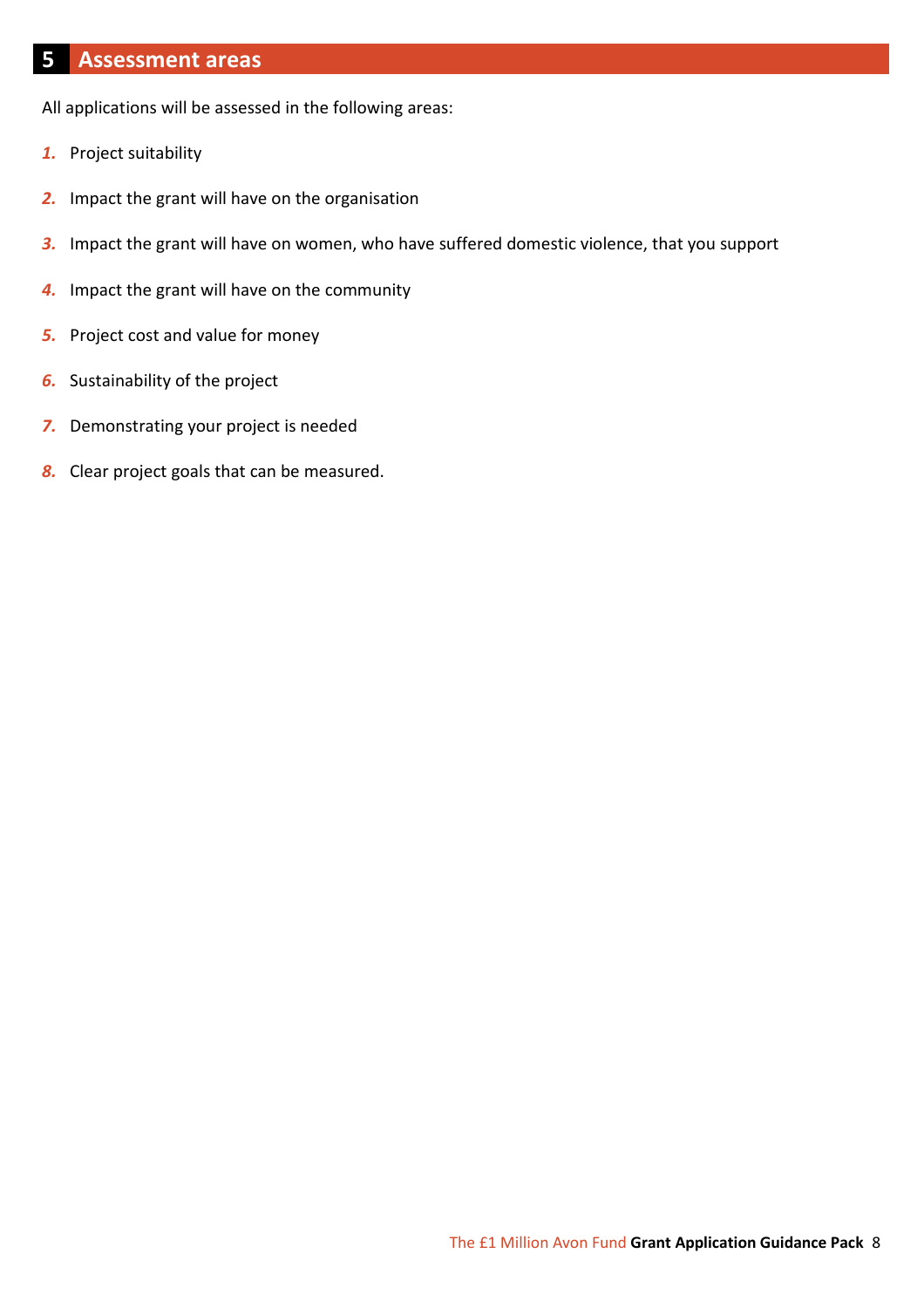## 6 Reporting and monitoring

The reporting and monitoring of The £1 Million Avon Fund will include financial reporting and progress towards the project goals that have been agreed with you.

The purpose of this monitoring is threefold, the first purpose is to ensure that the funds are utilised in an effective manner, in line with the grant agreement, the second is to help you as an organisation reflect and learn from the project or activities the fund is enabling and to communicate requests for reasonable changes to the project. The third purpose is to help the Avon Foundation for Women, as a funder, to learn from this pilot.

The following flow diagram outlines the reporting and monitoring stages throughout the project lifecycle. The 3 main points will be the application form, mid-point report and end project report. There will also be 2 quarterly progress reports (one between the application form and mid-point report the other between the mid-point report and end project report). The quarterly progress reports will be lighter touch than the midpoint and end project report but will focus on use of the funds up to those points, progress towards outcomes and course correction if required. Specific reporting forms will be provided to successful applicants within the grant agreement.